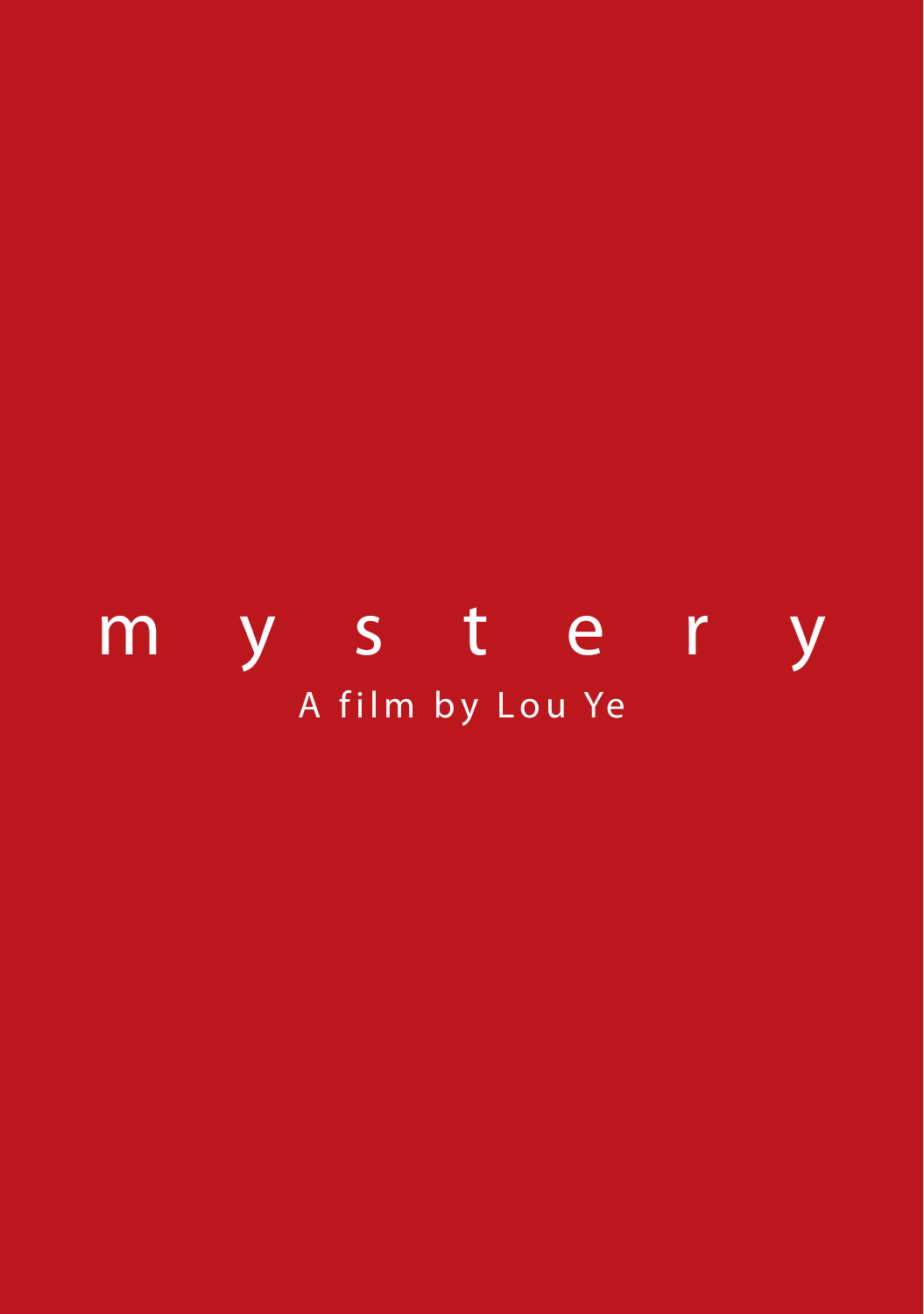Dream Author Pictures and Les Films du Lendemain present





# mystery

### A film by **Lo u Ye**

starring **Hao Lei, Qin Hao and Qi Xi**

China / France / Running time: 1h38 / Image:1.85 / Sound: Dolby

**International sales :** 

WILD BUNCH Carole BARATON: cbaraton@wildbunch.eu Gary FARKAS: gfarkas@wildbunch.eu Vincent MARAVAL: ndevide@wildbunch.eu Gael NOUAILLE: gnouaille@wildbunch.eu Silvia SIMONUTTI: ssimonutti@wildbunch.eu

**International PR:** THE PR CONTACT CANNES OFFICE:

All Suites Garden Studio, Park & Suites Prestige Cannes Croisette, 12 rue LatourMaubourg, 06400 Cannes Email: festival@theprcontact.com Phil SYMES: +33 (0) 6 29 87 62 96 Ronaldo MOURAO: +33 (0) 6 29 84 74 07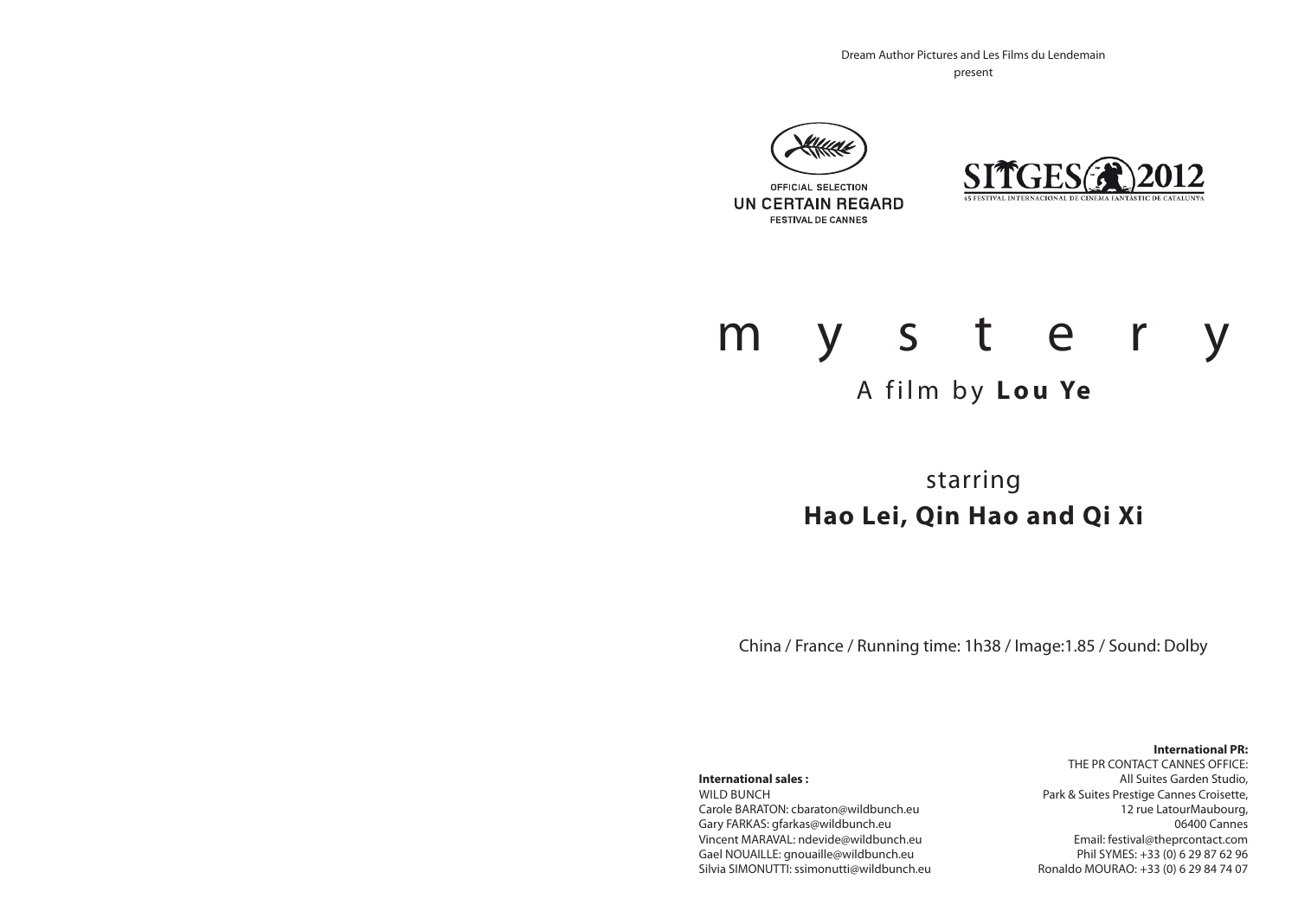### **SYNOPSIS**

Lu Jie has no idea her husband Yongzhao is leading a double life, until the day she sees him entering a hotel with a young woman. Her world crumbles - and it's just the beginning. A few hours later, the young woman dies beneath the wheels of a car. The police officer in charge of the case refuses to believe her death was accidental...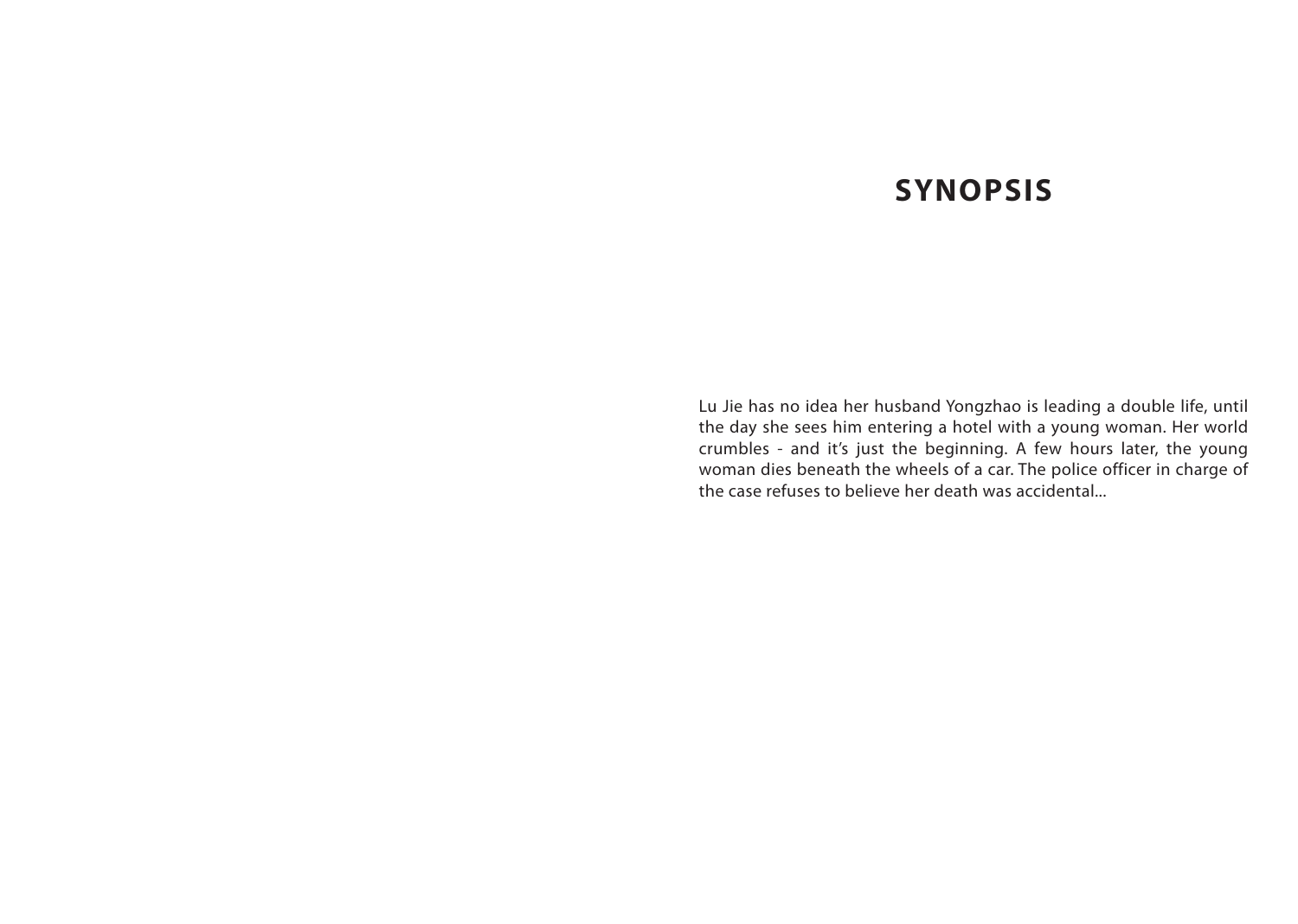## **LOU YE BIOGRAPHY**

Lou Ye , born in 1965, is a Chinese screenwriter, director and producer.

The son of actors, Lou Ye graduated in 1983 from the Shangai School of Fine Arts (in animation) then joined the Beijing Film Academy (Filmmaking Department) in 1989. Lou Ye is part of a new generation of Chinese filmmakers who are open to the West and ready to tackle themes issuing from all cultures.

He worked as an assistant before directing his own debut film in 1994: WEEKEND LOVER. A portrait of disaffected youth in Shangai, the film was banned for two years in China, but received the Werner Fassbinder Award for Best Direction at the Mannheim-Heidelberg International Film Festival in 1996.

Also interested in production, Lou Ye initiated the "Super City" project for television, with contributions from 10 of the most promising Chinese directors of the time, and established the production company Dream Factory.

In 2000, western audiences discovered Lou Ye through his second feature, SUZHOU RIVER, which he wrote, directed and co-produced. Secretly shot on the streets of Shangai, the film attracted widespread international acclaim and was banned in China for having been presented at the Rotterdam Film Festival without permission from the Chinese authorities.

In 2003, Lou Ye was recognized for the ambitious PURPLE BUTTERFLY, with Zhang Ziyi, which portrayed the conflict between China and Japan in the 1930s. The film was selected in Official Competition at the Cannes Film Festival, as was SUMMER PALACE three years later. In this latter film, Lou Ye revisited the Tiannnmen Square events through the erotic relationship of two students. For breaking this taboo, the director was banned again from making and producing films in China for five years.

Shot clandestinely in China and bearing French and Hong Kong nationality to avoid censorship, SPRING FEVER received the Best Screenplay Award at the Cannes Film Festival in 2009. Two years later, Lou Ye returned with LOVE AND BRUISES, shot in France, and starring Tahar Rahim. The film was presented at the Venice Film Festival.

In 2012, MYSTERY is selected for the opening night of Un Certain Regard in Cannes. MYSTERY confirms the official return of Lou Ye in China, after 5 years of censorship. Like all of his recent films, MYSTERY is a French coproduction.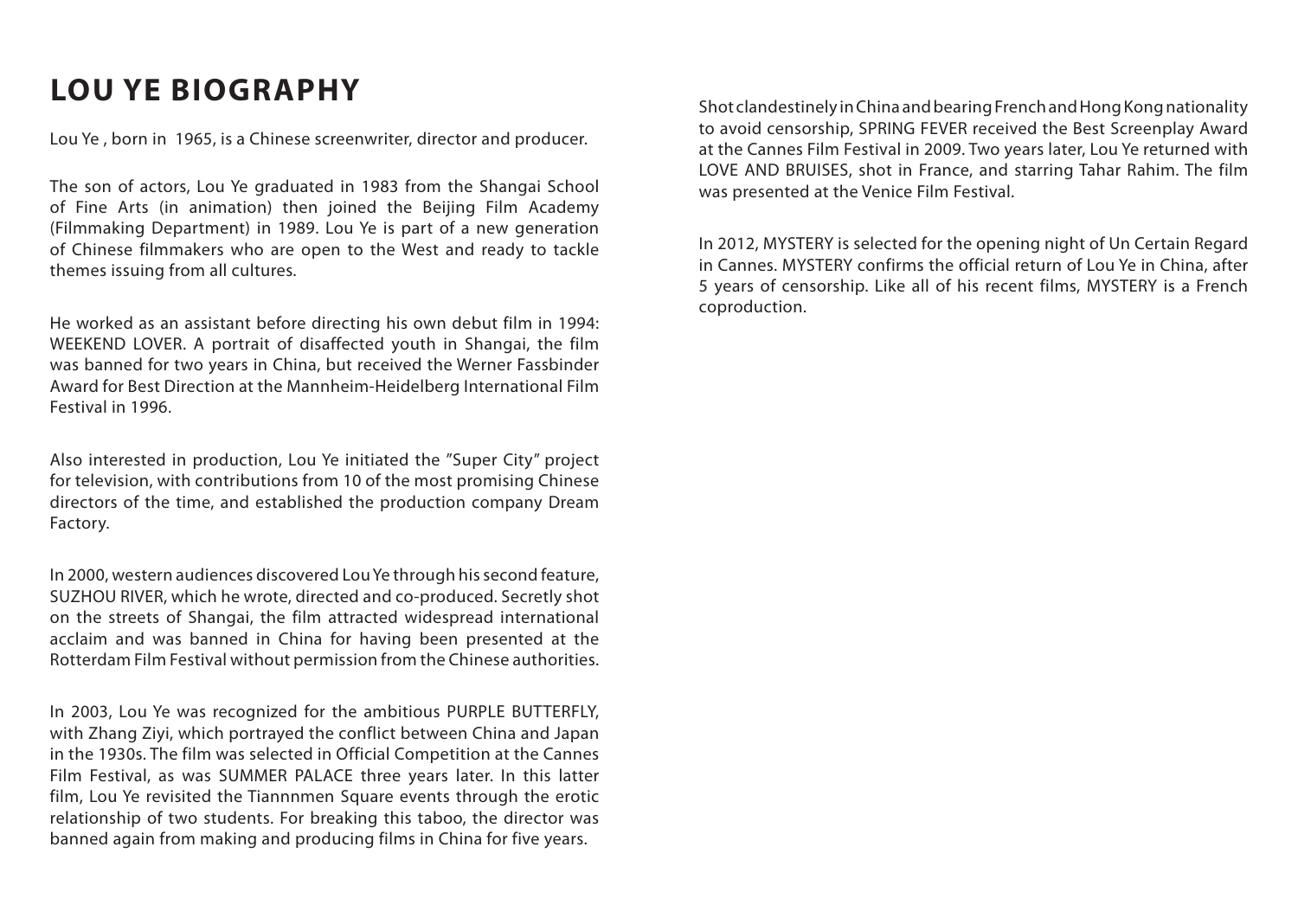## **A CONVERSATION WITH LOU YE**

#### **Could you remind us what your situation was as a filmmaker after SUMMER PALACE in 2006?**

After SUMMER PALACE I was banned from making films for five years. So I left and went to the USA, to Iowa University. I was the guest of Nie Hua-Ling, a Chinese writer who teaches there, and I worked with the screenwriter Mei Feng on the project that would become SPRING FEVER. Because of my ban I was also looking for films I could shoot abroad; I read a lot of scripts but didn't find what I wanted. We shot SPRING FEVER in Nanking in near clandestine conditions, with a small DV camera. Next I went to Paris to work with Liu Jie Falin on adapting her novel, BITCH, which became LOVE AND BRUISES. By the time the film was completed the five years had passed and I was able to go back and work in China…

#### **Does that mean that after the five years everything went back to as it was before?**

To be banned from filming for five years is a terrible thing to go through when you're a filmmaker. At the time I was hit by this measure, I thought about showing my refusal publicly, by publishing a collective letter of protest that many filmmakers and artists would certainly have agreed to sign. But in the end I decided to do nothing: continuing to make films was the best response. For five years that's what I devoted my energy to. Shooting SPRING FEVER in China was my way of showing that their ban was unenforceable.

#### **What is the origin of MYSTERY?**

After LOVE AND BRUISES, Mei Feng, my co-writer, looked on the Internet for stories of everyday life in China that could be possible material to use as a starting point for a screenplay. We used three stories he had found, allowing us to show each layer of society, by combining the different aspects: double-life, crime, the nouveau riche, etc… The scriptwriting work consisted of unifying these aspects. I find interesting,

the fact that crime results from a double-life. The double-life is a very real phenomenon in China. There are numerous cases of men who are found to have two wives, but it is also symbolic of a much more general relationship to life: when you're unhappy about what's happening in your life, you create another one. When there is nothing to be found on the ground, you look elsewhere, underground. In China, there are multiple forms of dual personalities confronting reality.

#### **Could the same film be made with a woman who has more than one man?**

No! It is possible that a woman has more than one man of course, but it's rare. The situation of women offers less freedom. Society accepts that a man has more than one woman, it's even implicitly recognized as a sign of success, whereas a woman with multiple lovers would be regarded with hostility.

#### **Is it important that the film is set in the city of Wuhan?**

Wuhan is a megalopolis; it is the result of the meeting of three mediumsized cities, each with very different histories and social compositions. The city itself has no unity. A Chinese person would recognize in which area the action in the film is taking place and what it entails; different worlds exist side by side. Moreover, Wuhan is symbolic of the whole of the country, being located exactly at its centre.

#### **The couple around which the film revolves has a similar lifestyle to that of the urban middle classes in Tokyo, Paris or Philadelphia…**

For 15 years now, economic development in China has given birth to a middle class whose morals are similar in many ways, particularly in appearances, to their equivalent throughout the world. But within this global framework there is some behavior particular to the Chinese.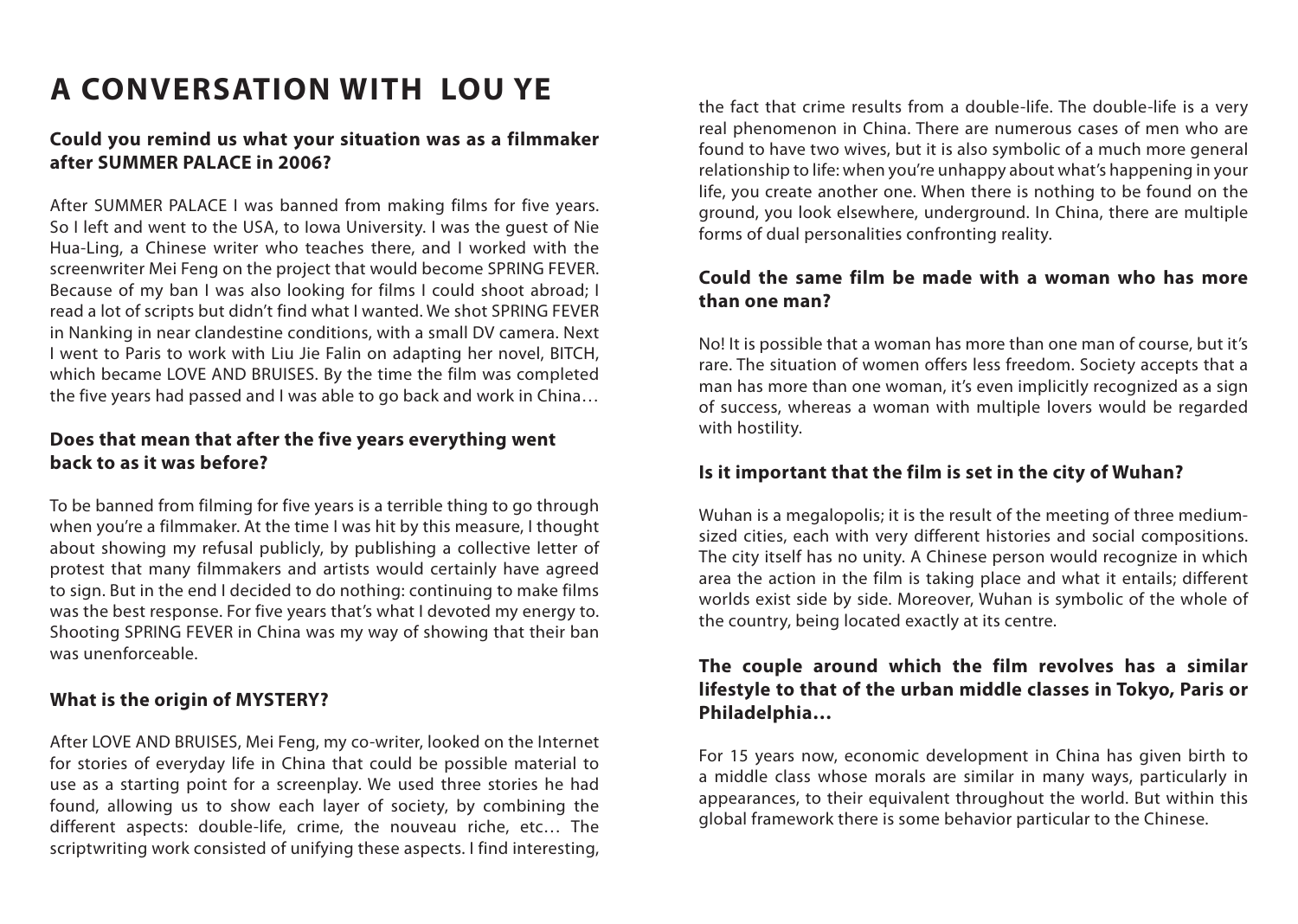#### **What do you think is most representative of a Chinese attitude?**

The way a man tries to run different aspects of his life, the way he never stops trying to manage contradictory elements, always in search of a balance that suits him.

#### **Without this being specific to China alone, the behavior of the younger generation, children of the nouveau riche, and the attitude of the police, who come to an agreement with those in power, is also significant of the present situation in that country.**

Precisely. But it's the same thing really, and this is what I find representative of Chinese mentality. Rich kids and the police who drop investigations live in the same mental world, the world of permanent modus vivendi. In China today, the law alone has no strength; everything is negotiated. Therefore there are no morals. And that is why the main character ends up committing murder, in order to maintain this balance. The way he deals with his feelings is similar to the way the police deal with the investigation, and that's particularly Chinese.

#### **Everyone is looking for a compromise, instead of building his or her behavior on love, or justice, law, loyalty, etc. There's nothing that resembles principles, and it all ends in murder.**

That's right. Of course, on a scale as big as China's, this can produce far more serious tragedies. Nobody worries about the truth any longer. The result is the mystery of the title.

#### **Is the film identical to the screenplay?**

The narrative structure is the same but I changed many things during preparation, particularly while we were doing readings with the actors, then during the shoot, according to what we felt in the moment, and again during editing, when I worked again with Mei Feng. The finished film is different to what was written but it recounts the same thing: the main ideas remained.

#### **Who are the actors and how do you work with them?**

Hao Lei, who plays the wife, was the lead actress in SUMMER PALACE, and Qin Hao, the husband, had one of the main roles in SPRING FEVER. I know these actors well, they feature regularly in Chinese auteur films, but they are not film stars. Qi Xi, who plays the mistress, is a theater actress; this is the first time she has appeared in a film. We had group readings; I also talked with each actor individually, at length. I love to discuss with the actors beforehand but as little as possible during shooting. Then, I like the acting to come from within each actor. I often leave the camera running until the actor does what seems right to him, what he feels, without me having given indications. As a result, I shoot a lot; there are a lot of rushes, and consequently, editing is a big job.

#### **Did you decide the film's visual style in advance?**

Yes, I knew it would be very mobile, with handheld camera, allowing for a blurred focus and even sometimes seeking it. Shooting SPRING FEVER with a small DV camera was such a rewarding experience, and I drew inspiration from that to shoot MYSTERY, even if I used a bigger camera this time. I try to leave things open to visual coincidences. There is an important preparation, with a storyboard, defining the best conditions to shoot like a documentary later. I seek what I call "natural time": there's an interior rhythm that corresponds with each situation that you have to find. Above all it depends on the actors. It's impossible to foresee.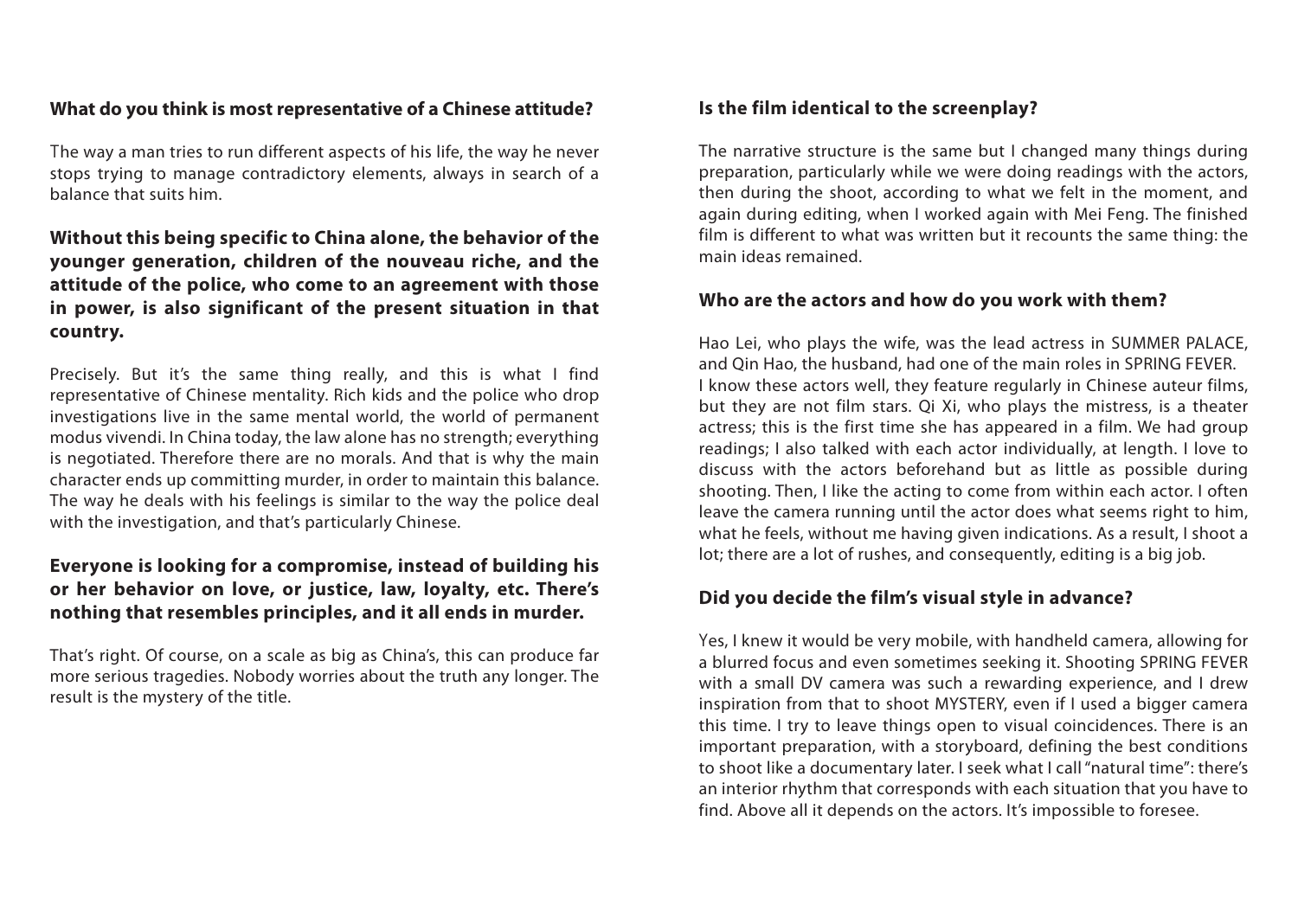#### **Rain and water are important aspects of MYSTERY.**

The Yang-Tse River bathes the city of Wuhan; its presence is everywhere, that probably had an influence on me. And I love the rain. Rain makes everything happening a bit less certain, it allows the unexpected into the shoot more easily. I also find human faces more human in the rain, more moving. But actors don't much like shooting in these conditions…

#### **Can you talk about the music and the songs in the film?**

For the music, we worked again with our regular collaborator Peyman Yazdanian, as well as with independent Chinese musicians or bands: Zhao Ze, Li Zhi, Yao Shi-San and Wang Wen.

#### **How was the film produced?**

I founded a new production company, Dream Author Pictures, which carried the project to start with. But I needed partners, whom I found in France with Les Films du Lendemain. It's easier to work with France thanks to the coproduction treaty between the two countries. I couldn't have done this film properly without the involvement of other producers.

#### **Did the film encounter any problems with the Chinese authorities?**

The screenplay was examined for five months! It normally takes 30 days but after 30 days I would be told to come back in 30 days… Other directors only have to submit a thousand-word treatment but from me they demanded the whole screenplay. The censor didn't demand cuts or make openly hostile comments: they have administrative forms where everything is written in a very civilized fashion, you have to know how to read between the lines. All Chinese directors know how to play this game; it's vital. If not, films would be banned. I hope MYSTERY will be released; small alterations might have to be made. Then we have to confront economic censorship: it's very difficult for a film like this to exist in China, in the face of commercial films that invade the screens, from either China or Hollywood. Chinese filmmakers have to face government censorship, huge official productions and American films - it's not easy.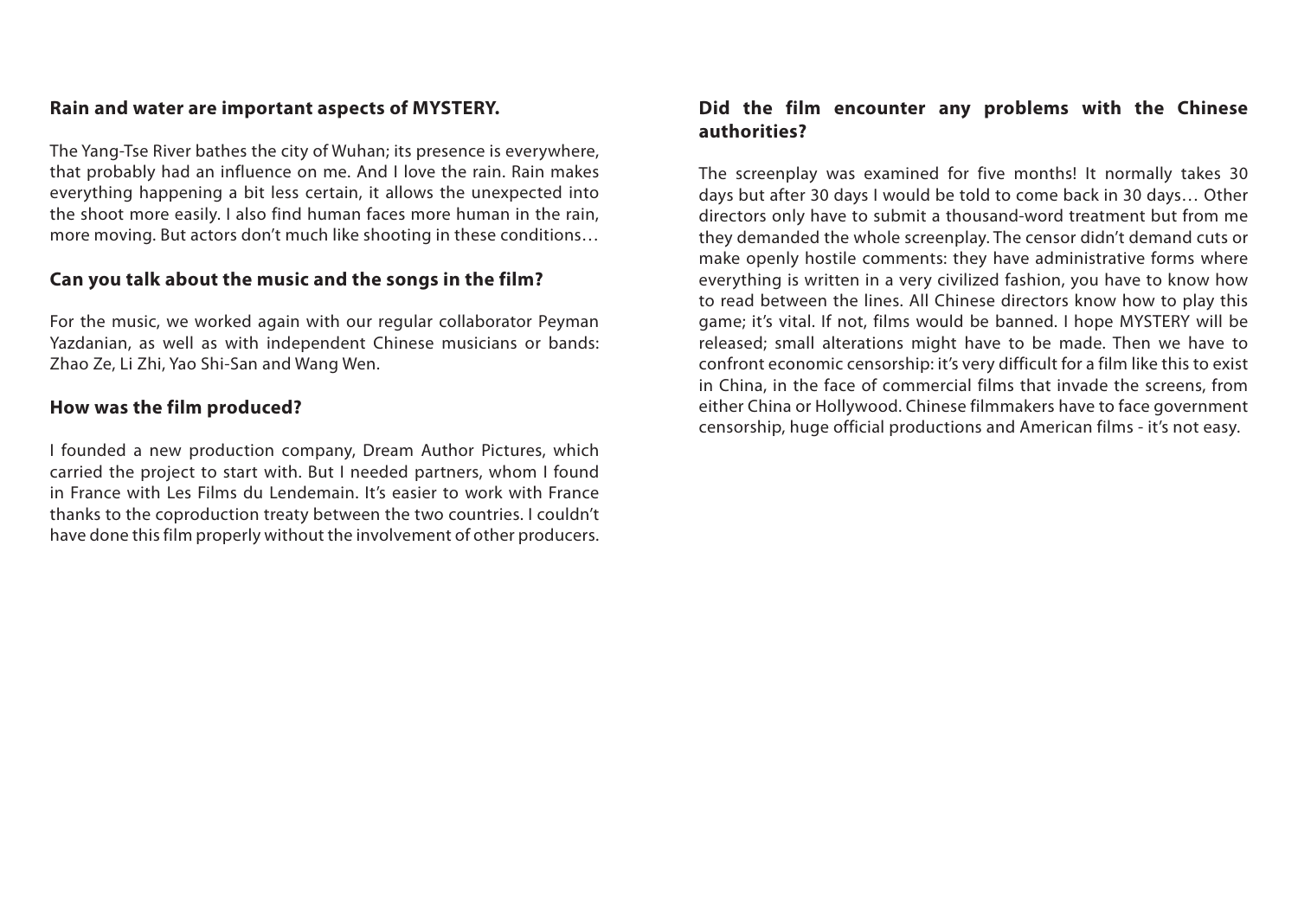### **CAST CREW**

| <b>LU JIE</b>        | HAO LEI (SUMMER PALACE)       | <b>DIRECTED BY</b>               | LOU YE                       |
|----------------------|-------------------------------|----------------------------------|------------------------------|
| <b>YONGZHAO</b>      | <b>QIN HAO (SPRING FEVER)</b> | <b>SCREENPLAY</b>                | MEI FENG (SUMMER PALACE,     |
| <b>SANG QI</b>       | QI XI                         |                                  | SPRING FEVER)                |
| <b>TONG MINGSONG</b> | ZU FENG                       |                                  | <b>YU FAN</b>                |
| <b>QIN FENG</b>      | ZHU YAWEN                     |                                  | LOU YE                       |
| <b>XIAOMIN</b>       | CHANG FANGYUAN                | <b>PRODUCED BY</b>               | LOU YE                       |
| <b>HAN HUI</b>       | QU YING                       |                                  | <b>CHEN XI</b>               |
|                      |                               | <b>PRODUCERS</b>                 | NAI AN                       |
|                      |                               |                                  | <b>KRISTINA LARSEN</b>       |
|                      |                               | <b>PRODUCTION COMPANIES</b>      | DREAM AUTHOR PICTURES        |
|                      |                               |                                  | LES FILMS DU LENDEMAIN       |
|                      |                               | <b>DIRECTOR OF PHOTOGRAPHY</b>   | ZENG JIAN (SPRING FEVER)     |
|                      |                               | <b>ART DIRECTOR</b>              | PENG SHAOYING (SPRING FEVER) |
|                      |                               |                                  | DU LUXI                      |
|                      |                               | <b>SOUND ENGINEER</b>            | FU KANG (SUMMER PALACE,      |
|                      |                               |                                  | <b>SPRING FEVER)</b>         |
|                      |                               | <b>EDITOR</b>                    | SIMON JACQUET                |
|                      |                               | IN COPRODUCTION WITH             | ARTE FRANCE CINEMA           |
|                      |                               | <b>WITH THE PARTICIPATION OF</b> | <b>ARTE FRANCE</b>           |

WILD BUNCH

**IN ASSOCIATION WITH**

**INTERNATIONAL SALES**

**DISTRIBUTION**

WILD BUNCH

WILD BUNCH DISTRIBUTION